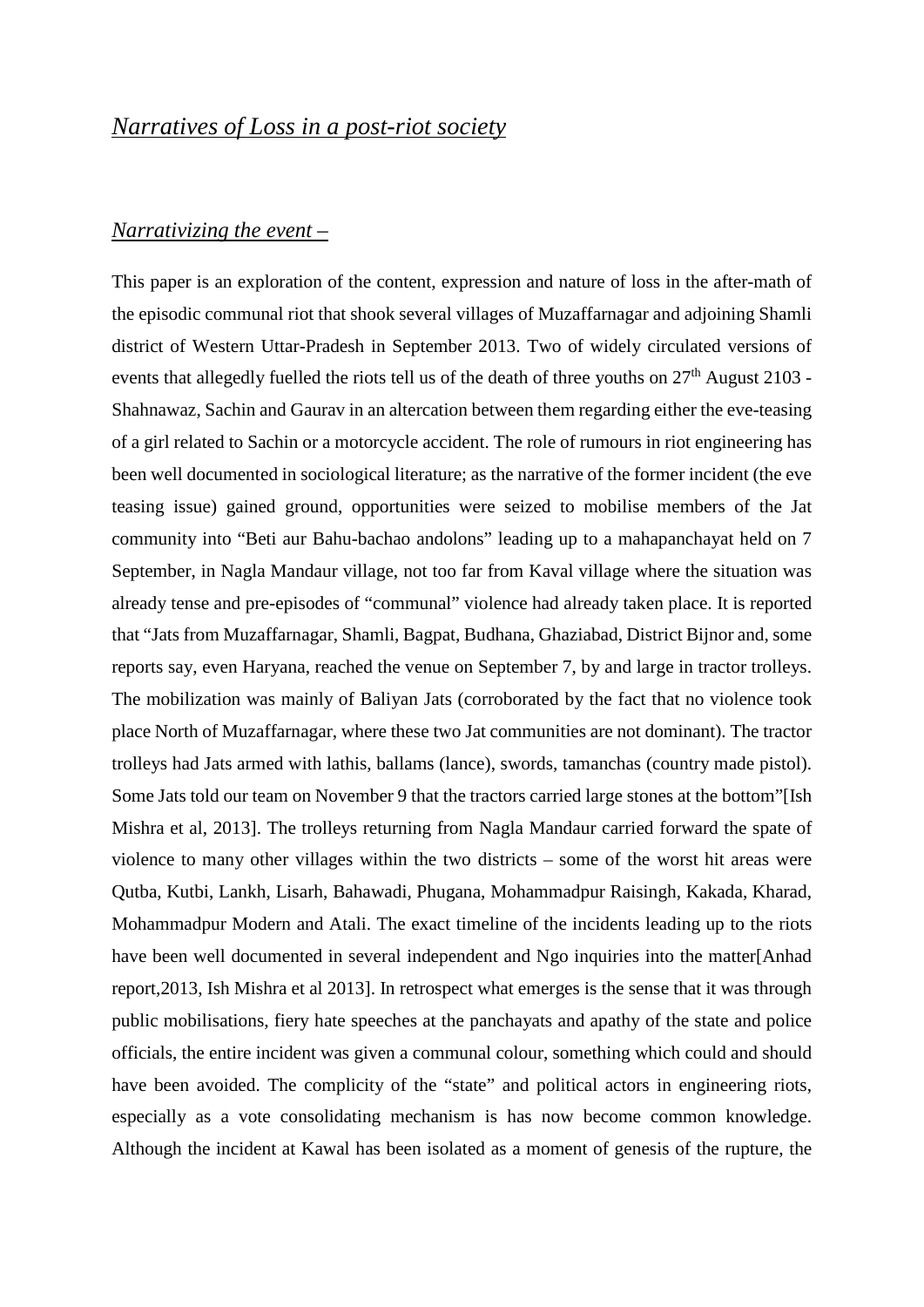genealogy of communal violence in India can be traced to longer as far back as 1947 and beyond.

Having reconstructed part of the immediate factors leading up to the riots, it must be conveyed that this paper is more concerned with what happens after a riot hits. The official death toll in the riots is estimated to be 53 (approx.) persons, which includes persons from both communities and the numbers of persons displaced from their homes stands around 40,000 or more, along with damages to property and livelihood [Minority Commission Report,2013]. Inadvertently, an atmosphere of great despair, grief and loss clouds the lives of the many who survived.

The main aim of this paper is to then to understand how those affected pick up the pieces of their lives after such a devastating and traumatic event? How do survivors articulate and express loss? In contrast to the official accounts and sanitized statistics of death and damage, one seeks to contextualize such accounting of numbers into an accounting of stories of lived experiences. Communal riots that take place within a localized setting of a village or a district, where the one who attacks is not unknown to the victim tends as an obvious consequence to tear away at the fabric of social life. This study is not only concerned with the way different individuals cope with the losses which they have suffered but also with the sense of loss of a community of ties, security and solidarity. For those who have not only lost their homes, their loved ones but the very thread of continuity of their existence, what does it mean to survive such an event? However the course of our study revealed to us the tension between destruction and resilience, between victimhood and survival, between loss and regeneration. Located within the stories of loss and suffering and victimhood we found a plea for rebuilding lives here and an utterance of hope there. Such voices, although not absent came out but only bleakly amongst a chorus of angst and despair.

The paper is also an attempt at emancipation, for by way of study we seek to lend a space for the voices of the survivors of the riots. The idea of loss is intricately connected to a politics of remembrance and forgetting. What is no longer remembered and is forgotten is no longer a loss. The loss itself is lost. It is absolute [Ophir, 2005].

#### *Methodology –*

The paper is based on fieldwork conducted between 23 May – 21 June, 2014, in two specific relief and rehabilitation camps set up at Shahpur and Bassikalan post the riots (2013) in Shahpur and Muzaffarnagar districts. The methodology of this study follows the method of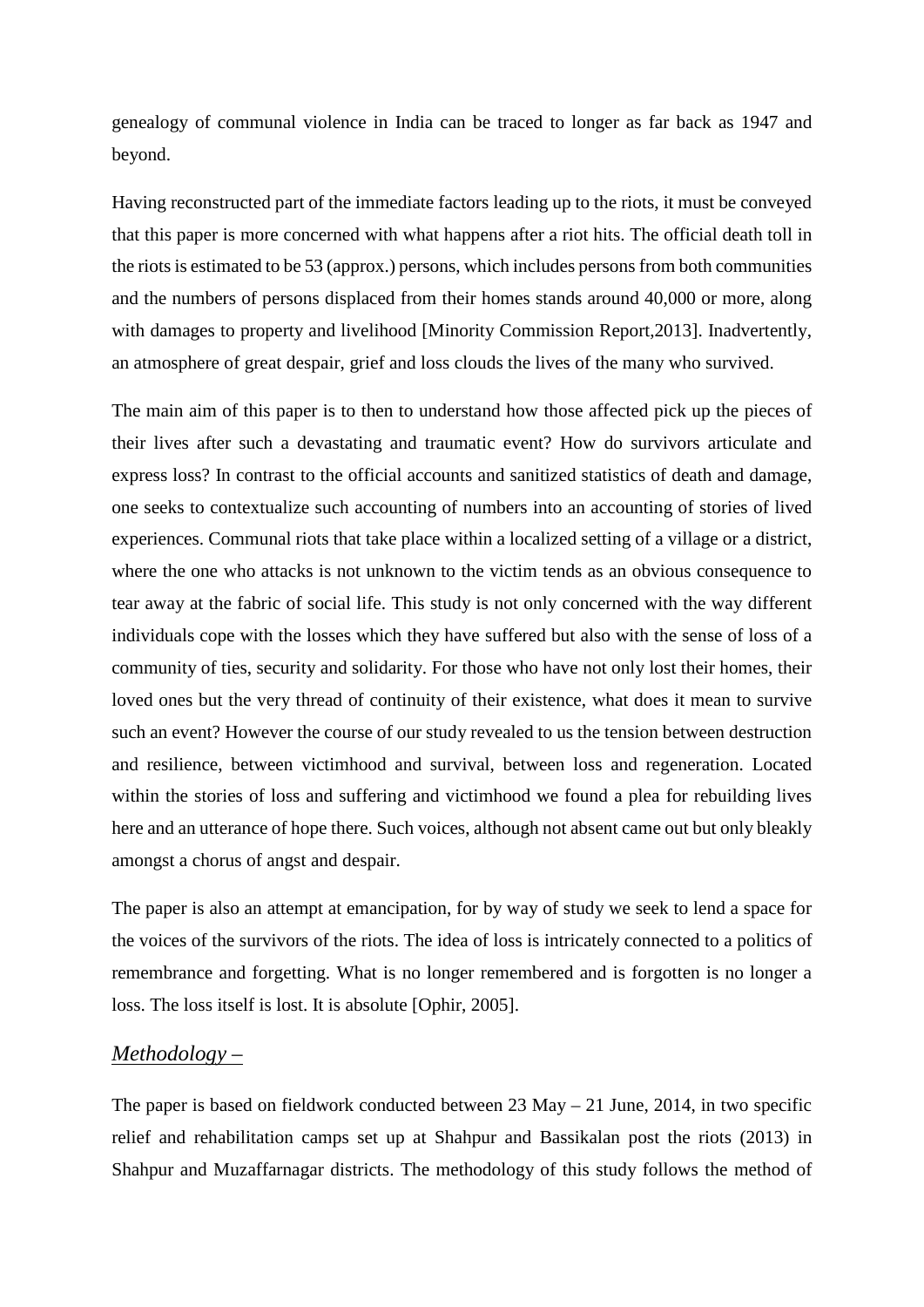sociological narrative analysis. Narratives are in the simplest sense stories woven around fact and fiction, between what we sense and experience and what our minds perceive. Griffin defines narratives as the portrayal of social phenomenon as temporally ordered, sequential, unfolding and open-ended stories fraught with conjectures and contingency.

Event and temporality are the two most important elements of any narrative, here the event is located as the riot itself and the concern with temporality lends itself to a concern with aftermath of the riots which unfolds in and within time. The research was conducted eight months after the riot – the narratives thus, must be read within this particular time and location.

The method of data collection was based on semi-structured questionnaires along with intensive interviews consisting of open-ended questions. An important aspect of the study is that narratives are both the object and the method of study. Our entry into the field was provided through a network of ngos, particularly Aman Biradiri and mobilizers working for the Ngos who were also among the survivors of the riots; who later went on to become valuable informants. We took accommodation within the campsite (Shahpur) with a family of two and with whom we developed close relations extending beyond the research. Accommodation within the campsite brought interactions with our respondents to an informal level at a later stage as the people at the campsite got used to our daily presence. And allowed us get a glimpse of their everyday activities within the camps.

## *Camp Life –*

Post the riots, with the displacement of more than 40,000 persons from their homes and villages, several relief and rehabilitation camps were set up in areas near a Muslim majority population. Few of the prominent camps were at Shahpur, Bassikalan, Loi, Malakpura among others.

One report describes the condition of the camps as "pathetic to say the least". The living conditions in the camps are exceptionally harsh; not only does one have to battle for economic survival and emotional/ mental recuperation, but also battle the elements of nature out in the open camps. Winter bites and the summer scorches; violent dust storms are frequent in the area, and the lack of basic amenities and makeshift residence makes life at the camps more precarious. Following Charlie Hailey's(2009) typology of camps, one can formulate the camps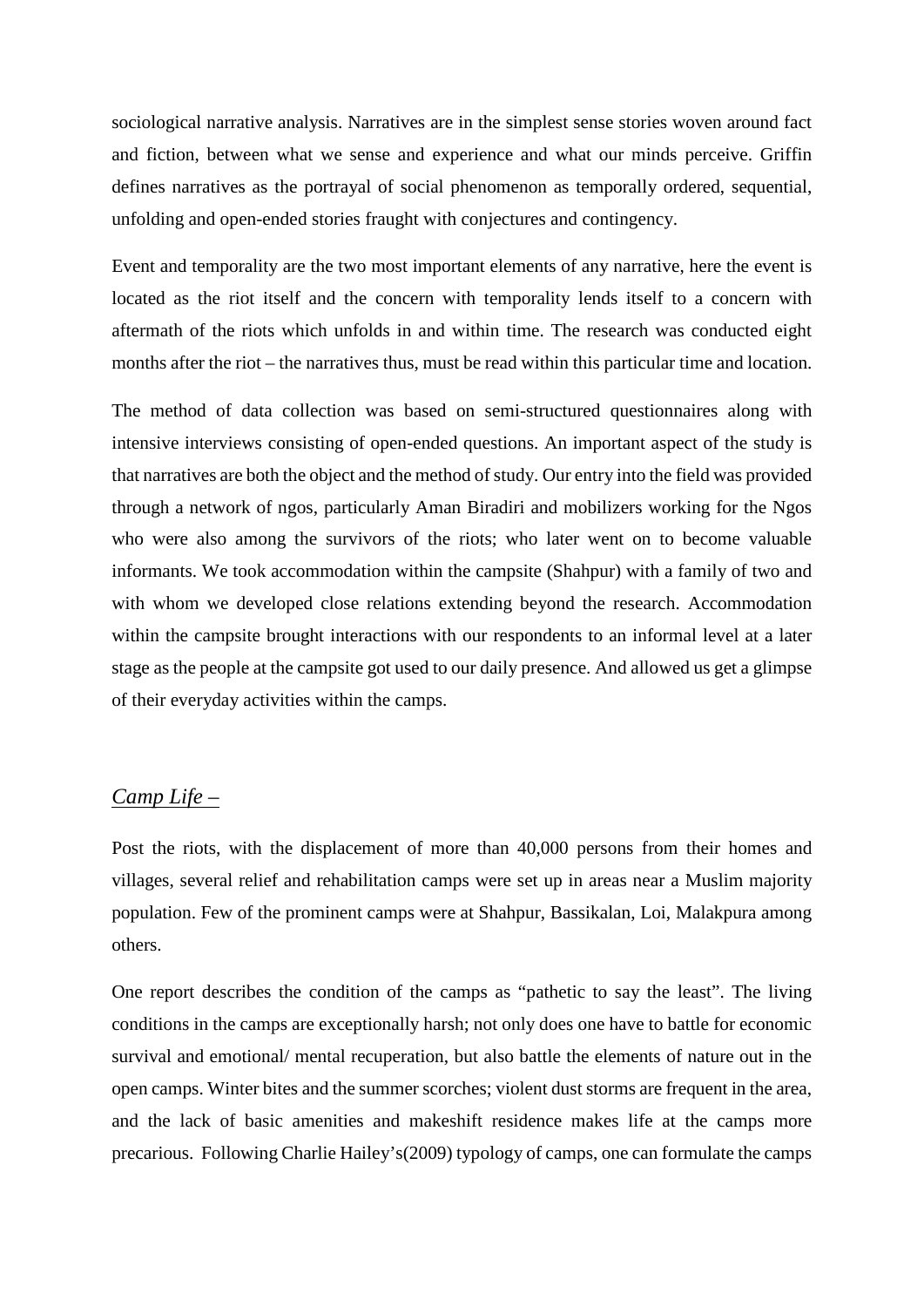of Shahpur and Bassikalan as both camps of necessity and camps of control. These camps although provide a sense of security and sanctuary apart from providing aid and relief as they are close to other high Muslim density areas. However, such spaces also segregate, making them easy targets especially the women to crimes; it also allows for the immediate access of government functionaries and officials to all displaced Muslim populations within the district, where government practices of enumeration, compensation and ordering can take place with relative ease. These camps are also what Hailey refers to as "blue tarpaulin" camps. The Shahpur camp is specifically of this sort, it is spread over a large open and mostly barren land, sparsely vegetated by few mango trees here and there. These trees also lend a sense of direction to both refugees and researchers alike in navigating the camp space. The centre of the camp is marked by a cluster of mango trees around which a few tents are pitched, mostly of refugees from Qutbi. Left of the mango trees, at a certain distance one can locate another cluster of tents, mostly of inhabitants from Kakra and to right, those from Qutba. The barrenness of the land is striking not only due to the lack of vegetation, but also due to the sparseness of the built-form and the poverty of the tarpaulin roofs, many of which had holes in them allowing dust, rain to seep in or would threaten to fly away along with a strong gust of wind. Inside these tents one can see bare minimum of useful items such mats, a bed (charpai) or two, and clothes, precious possession kept in aluminium boxes. Outside, the landscape is dotted with a few, small plasterless brick houses near some of the tents. These belong to those who had already received compensation from the government and chose to stay put within that locale. Few others such as our hosts lived in small, rented single room arrangements in the periphery of the camp.

Stripped off all elements of excess, superfluity and even necessity, the notion of "bare life" takes on a literal meaning in the camp. At Bassikalan, the conditions were slightly more improved. Much smaller in area, it was inhabited by refugees from Qutba. Kutba was one of the worst affected villages in the riots. As many as riot related deaths are recoded from this village alone. There were more newly constructed and under construction brick houses than tents in the camp, although amenities were still sparse and people had to make do with the bare essentials. Based on the material conditions alone one cannot grasp the nature of the emotional terrain in the camps, and the sense of loss that grips survivors. However, one does observe a difference in addressing loss – while most people at Shahpur focussed more on the economic loss and damage and their demands for compensation and rehabilitation, the narratives that emerge out of Bassikalan are of the nature of lamentation and grief, and demands of justice. A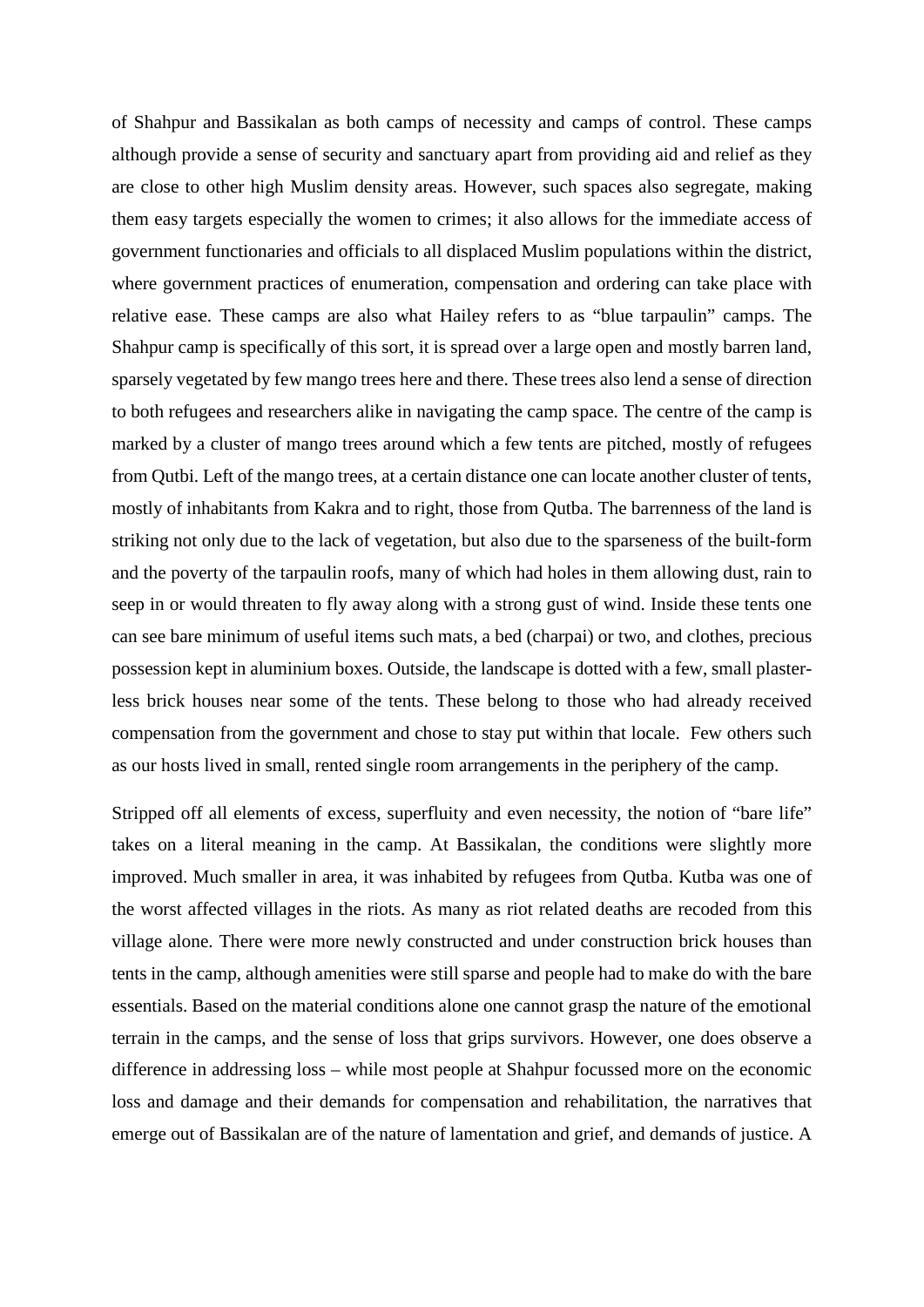probable reason for this is the fact that refugees in Bassikalan were witness to death of close and known relatives and friends.

## *On loss –*

### According to Adi Ophir –

Loss is a singular type of disappearance. The irreversible disappearance of some irreplaceable thing. Whenever the disappeared is not replaceable and as long as it has no replacement, it is a loss. A loss is perceived as irreplaceable from the viewpoint of an interested person, loss is a disappearance that is "for someone", not only in its occurrence but also in the way it is present in someone's world as irreplaceable. [The Order of Evils, 2005]

Following Ophir, we argue that the subject position from which loss is articulated suggest an intimate relationship of loss and the subject for whom it constitutes a loss. Thus, loss continually escapes a complete formulation from an outsider perspective. Through the following narratives, one can arrive at a certain sense of loss, and its expression; the full content of the loss will continuously evade us, those who stand on the outside looking in.

The expression of loss is also an effort of remembrance and forgetting. "To lose means to remember", states Ophir, "the continuous presence of loss depends on a continuous effort of remembering". It is to take what once was, that which no longer is and place in a separate realm of memory and representation. In narrativizing loss, what one effectively does is to make what no longer is into a presence of another kind. The presence of loss is to make express the absence of what once was.

# *"Pare mein toh hum chappal bhi nahin pehne"(We didn't even get to wear slippers on our feet) – Fleeing.*

Our first visit to the camps was a few weeks after the Muzaffarnagar elections, and during which time Ngo activities within the camp of Shahpur had come to a halt and aid and other supplies were down to a trickle. The hired taxi taking us to the camps parked us right in the middle of the campsite, where a couple of people were sitting leisurely under the shade of the mango trees. Within minutes of our arrival our, we were immediately surrounded by men and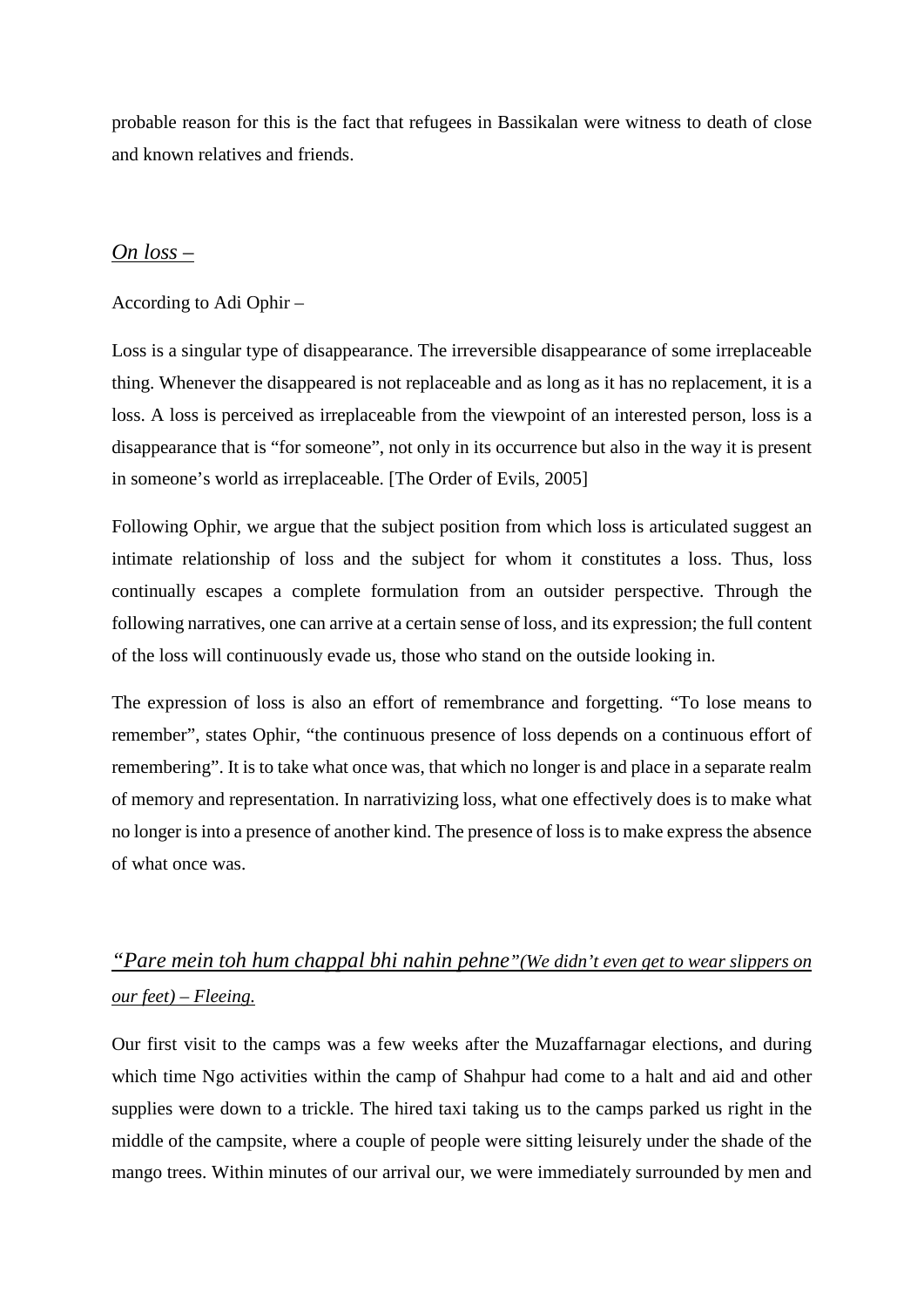women with children, urging us to talk to them. We hear many voices – "Kya layei ho?" (What have you brought?), "Aoa andar, baat kar lo" (Come inside, talk to us), "Kuan ho?" (Who are you?). Our arrival in a van probably alerted them to think that we were carrying supplies for the camp. Once it was settled that we were not, the crowd quickly dispersed and we were led to small cot laid out in the open under a tree, next to a jhuggi where a group of men and women were sitting around. The men quickly got up making space for us to sit, all the while glancing curiously towards us. It is here that we meet Jannati, a frail 80 year old widow, who had lost most of her family members even before the riots. Most of the conversations with the people in the camps mostly developed in such places, in groups. Mehta and Chatterjee in their work point to group dynamic of retelling or narrating events. it is the audience that determines the story, what is to be uttered and what is to be censored [ 2007]. In many ways we found this to be true. In trying to discern the narratives of particular individuals, what appears alongside are a collective effort at remembering, which itself is selective, thus also forgetting. The details of what might be forgotten by one is added in by another, and when one utters something which the others regard as incorrect, or dramatic, the narrator is corrected, censored or challenged. In this manner, there emerges a collective memory, or narrative of the event, within which individuals seek to locate themselves.

A.C - Aap kaha ke ho? (Where are you from?)

J- Kakre. The others interject – "Hum sab Kakre ke hi hain". (We are all from Kakra)

A.C – Can you recount to us the details of the day you fled your village?

J - "*Ab hum tumhe kya bataye"* (How do we even begin to tell you?) *Humne sunna ki baki gaon mein mussalmano par hamle ho rahe he, aur daar ke maare hum bhi bhag nikley" Ghar baar chor ke aagaye daar se; pao mein chappal bhi nehi pehne"* (We heard rumours that Muslims we being attacked in the other villages nearby, we fled out of fear, we left our homes etc. and ran, without even wearing slippers).

S.S – How did you flee?

Jannati points toward Ruksana, indicating "with her".

Ruksana – We had been hearing rumours of attacks for some time, but on the eight of September, we received a phone call from my relative, who told us to run. And, we did not think of anything further, *bhag nikle hum to*, *ghar, gehne samaan sab kuch chor ke, kuch bhi nahin ley aye hum, chappal bhi nahin pehne* (and we just fled, left our homes, valuables everything, we were not even wearing our slippers)*. Hum toh kaisey bhi jaan bachake bhag nikle, piche piche sarey Jat chaku aur rod leyke bhag*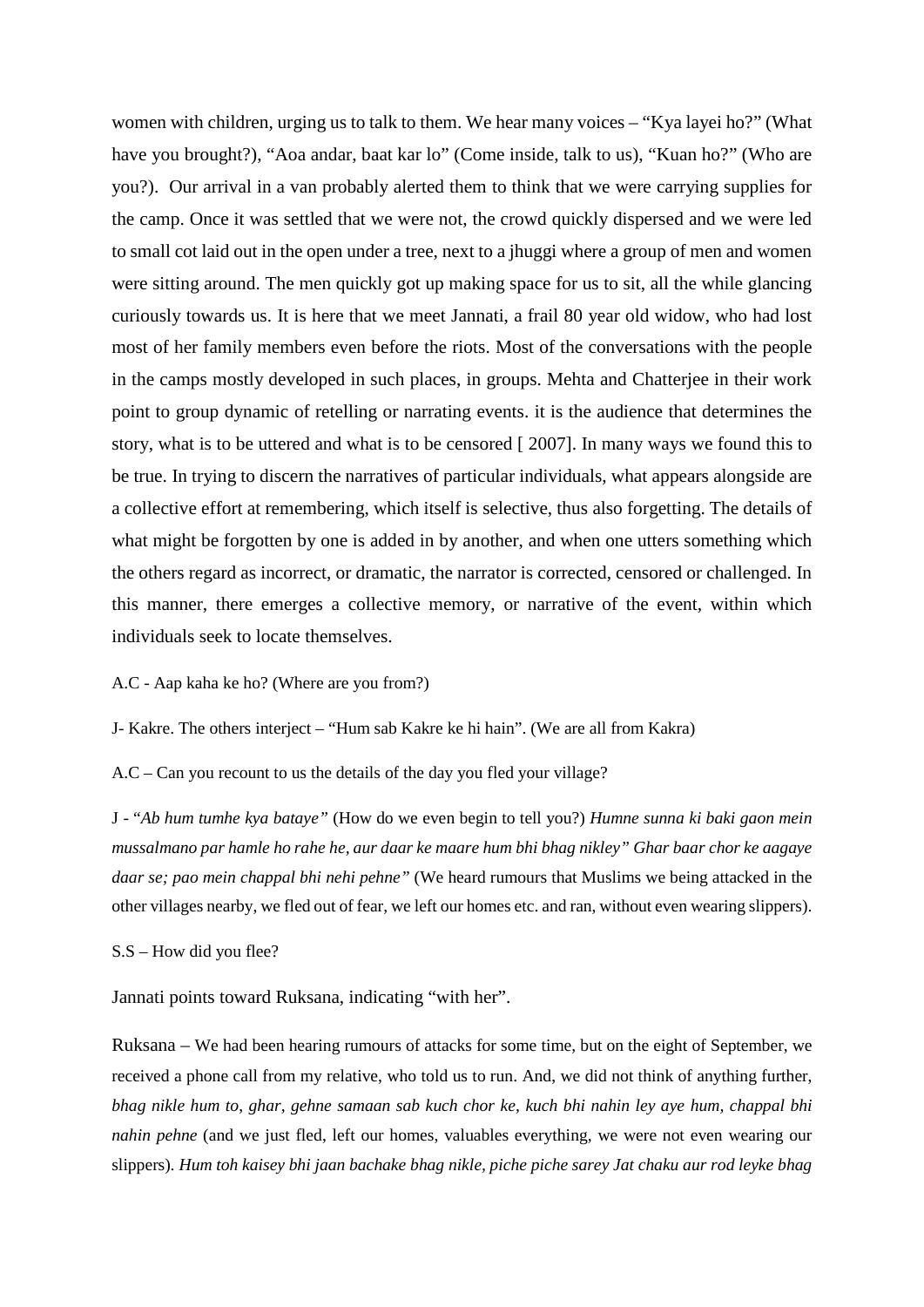*rahe they; humara ek lorry hain, use mein uthke nikal gaye.* (Somehow, we managed to save our lives and run, we did not even have slipper on our feet, and we were being chased by Jats carrying knives and rods; we have a lorry we just got onto it and ran away).

"Pare mein toh hum chappal hi nahin pehne (we did not even have slippers on)" is a motif of conversation that appears regularly in the narratives of fleeing. Language is deployed in a way to signify the urgency and suddenness with which one had to come to terms with the violence that engulfed them so "suddenly" despite having heard rumours of attacks elsewhere. The lack of slippers is a signifier of a much greater lack. Sitting under the sweltering sun, with nothing but a tarpaulin roof overhead, conversations constantly revert back to the idea of home and possessions or the lack of possessions. Most of the refugees from Kakra fled out of fear, with nothing to hold on to but dear life itself. However, not everyone was motivated to leave in the same way. Azhar, the 17 year old mobilizer who arranged our stay tells us how his family had decided to stay put while others were fleeing out of fear.

"We had lived in Kakra for generations. My father and uncles jointly owned a medical store in the village and a fabric shop. On 9<sup>th</sup> September news reached us that Muslims in Kawal were being attacked, their homes looted and set on fire; it was feared that the violence would soon spread to other villages. All around us Muslims were fleeing the village and by the night of September  $9<sup>th</sup>$  they were all but gone. My father had decided that we should stay put, and no harm would come to us. However, early next morning we found out that our fabric shop had been looted and the medical store had been set on fire. We were left with no other choice but to leave".

Azhar's family is among those who had received compensation by June 2014. The family had already managed to build a new house near the camp; and slowly assembled the fragments of their life anew, under different circumstances. His mother spent the majority of her time sewing cotton undergarments and shirts. She tells us –

"Per day, I set myself a target of sowing at least 52 garments. It helps to forget where I am now".

Azhar shares similar sentiments, although for him the memories of loss are best forgotten rather than supressed. It is interesting to note how language is deployed in the expression of loss. Many times, when one seeks to suppress the sense of loss through censorship of language, it seeps in to conversations through the deployment of metaphors/metonymy and irony. Tajju, a retired military officer puts it thus –

We live in time where the worth of a human being is lesser than that of an ant crawling on the ground. I was in the military service for most of my life.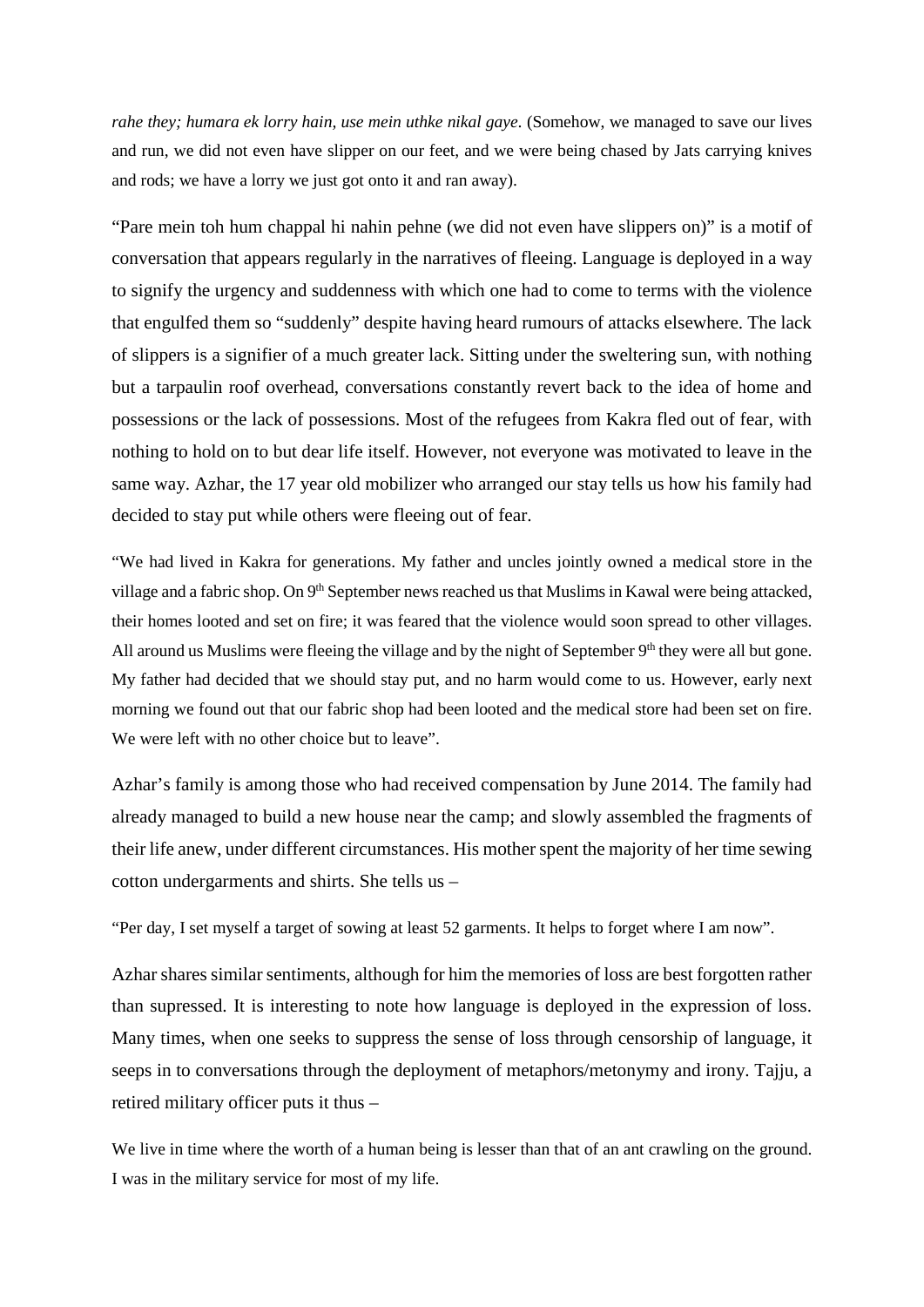Where are you from?

 $AC - Assam$ .

Tajju – Oh yes! I was posted in Arunachal for some time; I was even in the Andaman and Nicobar Island. I have travelled over most parts of the country; my wife here is from Bengal. Years of service and what do I get in return? All I do now is to sit and wonder, I cannot even provide anything for my sons, and I have lost all my land. I have nothing to leave behind for myself. Tell me, what do I do?

S.S – What about you? How do you feel here? ( to Tajju's wife)

Khursida – "Ab hum kya bataye babbu, Ghar tha makan tha, ab kuch nehi hai." (Where do we begin our story? From having everything we are left with nothing).

Tears come to her eyes as she becomes reminiscent of her days back in the village-

We had a great two storey house and a garden; my entire day would be spent in household chores. I never had any time to spare. Now, we have nothing left. I barely ever stepped out of my home, it was everything to me. And suddenly I found myself on the streets bereft of everything I associated with home.

The idea of home is an important association for the people at the camps; while the men speak of the loss of land, women talk of the importance of home and its boundaries. The same women at one time before their displacement religiously wore the *burqa* outside their homes, now no longer practice it within the campsite. Only when they stepped out of the camps, onto the highway that runs beside the area do they make the effort of wearing one. The boundaries of home are skewed, and suspended, for there is no home, only a makeshift settlement. Ruksana rationalizes it by stating that within the camps everything is in the open, there is no inside or outside, so one is not required to observe the *burqa* there.

# *"Hamarey bache raat mei so nehi paatey khauf mein" – Our children cannot sleep.*

Being witness to murder and violence leaves traumatic impressions on the minds of the victims and survivors. Many of them were fighting back tears while narrating the violent incidents that they had witnessed. Zubeda, in Bassikalan narrates how the fear has been entrenched in their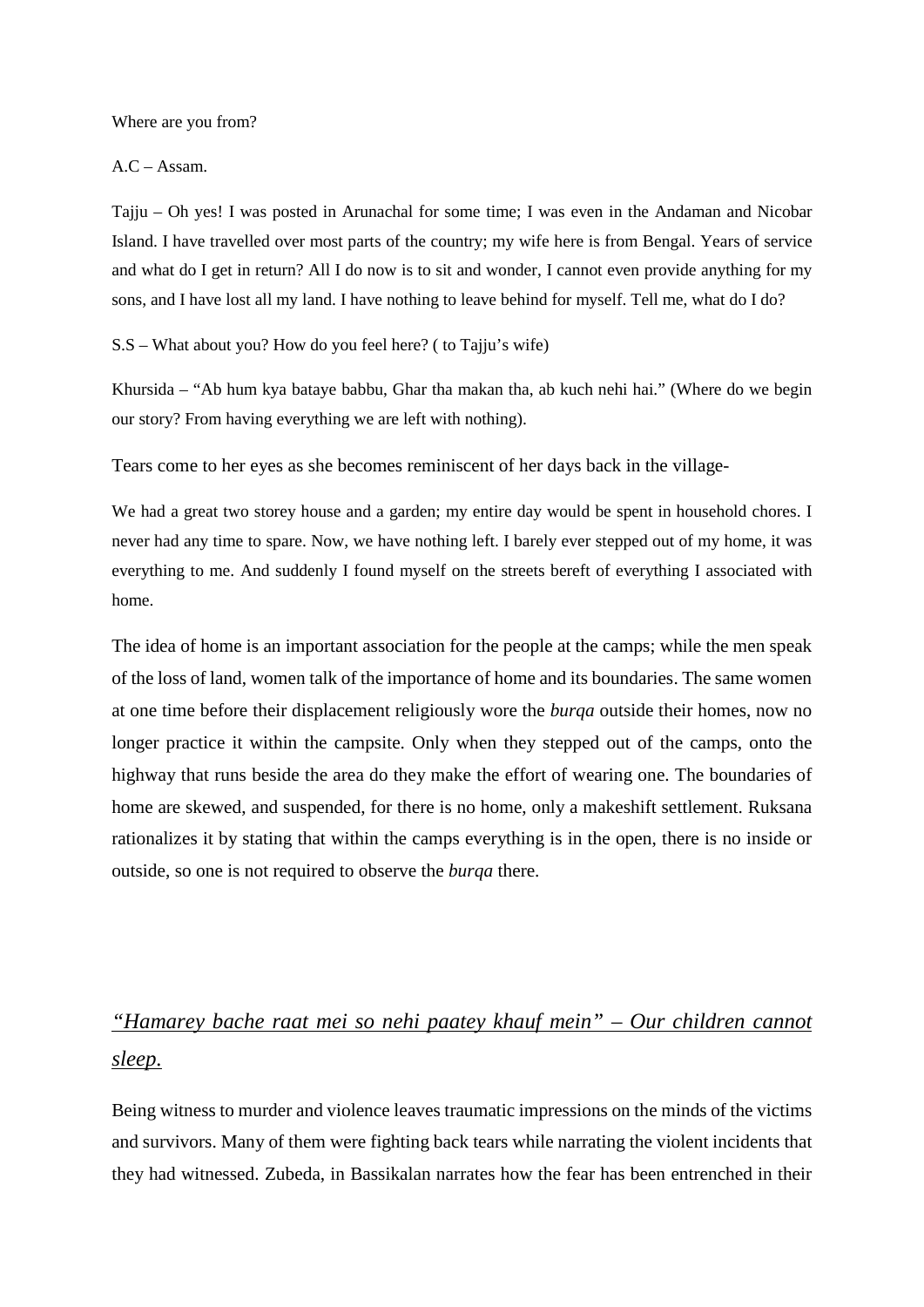minds. While recalling the events she describes the impact it has left on the minds of the children.

The children are still in a state of trauma. Being a witness to all the murder and gunfire has been something that has troubled their peace of mind. They wake up in the middle of the night and refuse to go back to sleep.

"Hum toh apne aap ko samjha liya, bachcho ka kya kare?" (We have acknowledged and accepted the situation but how do we make the children understand?). Kahi bhi ladayi ho jati hain to bache bolte hain – "Ammi kaha looko? Bistar ke niche? " (If ever a fight breaks out here, the children ask me -"where do we hide?")

While sitting with the women, we notice few of the children in the open ground near the Jhuggis. They had planted a small plant in the ground and were trying with great concentration to hang a bunch of imitation grapes to the plant. The simplicity of the act provoked deep emotions in the parents sitting nearby. They knew the truth, but they didn't know how to change it and make it better for the children. In a sense the grapes symbolized a hope for the future. Just as the sapling would later come to bear fruit, maybe there efforts to secure a future of their children would also bear some fruit. The feeling loss is associated not only with what once was, but one can also mourn for the loss of what (in their mind) will never be. Loss can also be a loss of potential (Ophir, 2005).

# *The fragility of the "everyday" –*

Violent events such as these prod us into thinking about everyday life as a negotiated space, which is continually orchestrated into existence and maintained for as long as possible until disruptive events dislocate it. There is an abrupt break in the everyday, which for some constitutes years of their existence, involving routines, established patterns of both communication and avoidance. Before the riots the Muslims and Jats had learned to live and negotiate their space within the village along with other villagers. However, in the aftermath of the riots, there is an immense sense of betrayal and sense of loss of trust, for the ones to attack them were none other than those with whom they had learned to coexist and share intimate relations through generations. The state's inability to act promptly and provide justice along with the complicity of the police in enabling the riots have also lead to a loss of trust in the state system and agencies of the state. This comes across clearly when one day talking of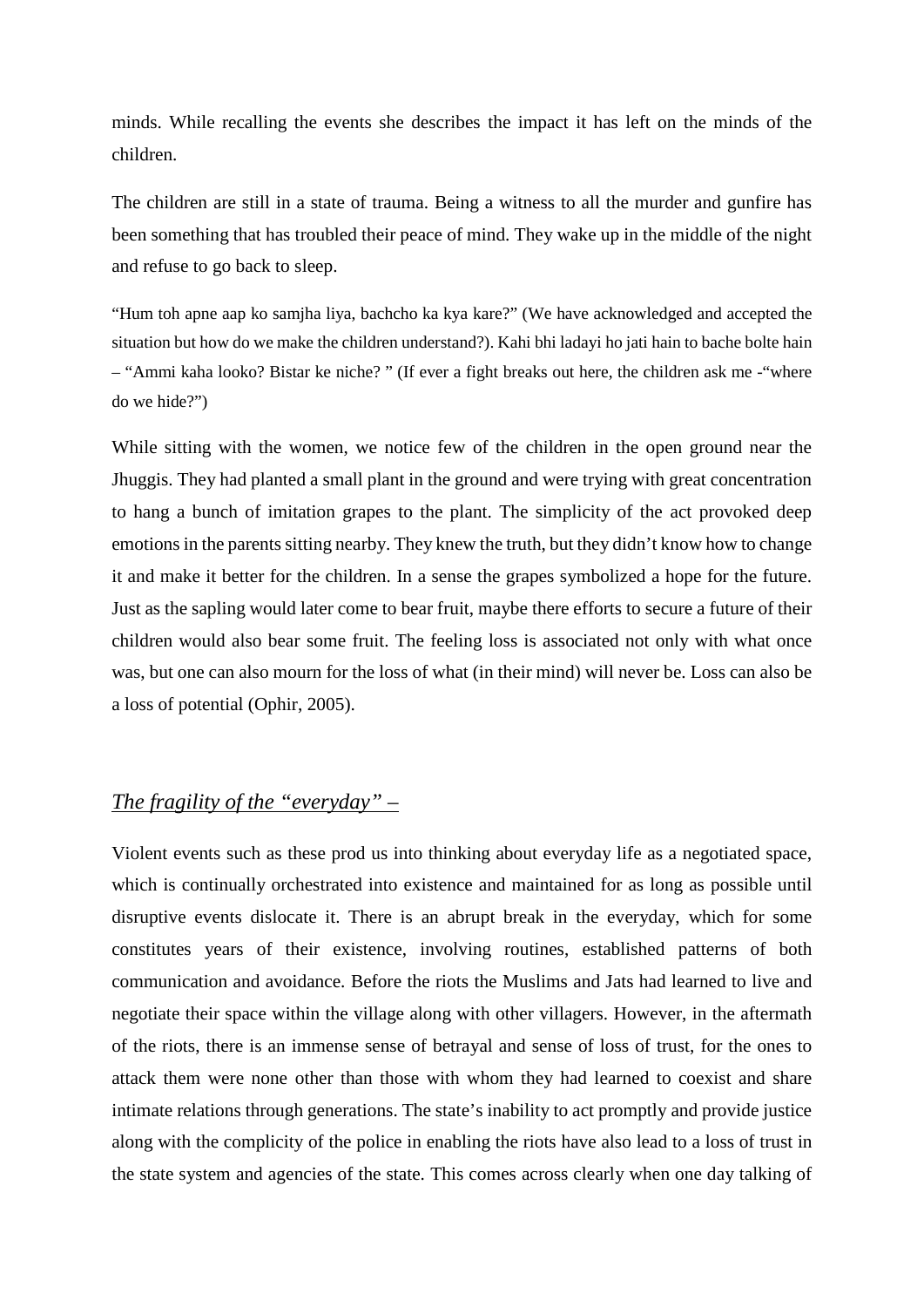the recent elections Ruksana let us in on the 'fact' that the voting machines were rigged. She laughs with a sour mirth and says –"Is baar to desh mein phool hi phool khiley hain", alluding to the allegations of the BJP as being a party to the engineering of the riots for electoral profits.

This version regarding the elections and riots seemed to have been in wide circulation among the inhabitants of both camps for it was mentioned by many and on several occasions. The sense of loss of trust and betrayal then leads to a renegotiation within the social space of community. It changes their ideas of community and social relationships almost as if the past requires an overwriting of sorts.

The construction of the everyday becomes clearer as we begin observing the activities of our hosts, with whom we spent most of our time in the afternoons, after returning from the outer field of tents and jhuggis into the inner field of the home of our hosts. On one particular day, Bano, receives news of the demise of a relative and rushes off to Muzaffarnagar early in the morning. We decide to spend our day at 'home' and help out Yamin Ali with the chores such as fetching water from the nearby communal hand-pump, and making tea etc.. The typical day in the Yamin Ali household would begin in after the morning cup of tea, after which he would progress to fetch water for bathing and drinking. Soon he would leave the house for a few hours to take a stroll or go to the nearby markets etc. In the evening he would return and leave once again for *namaz* at the mosque not far away. He would often talk about how back in the village their daughter-in-law and grandson would often visit and stay for prolonged periods of time, making his day fuller. This was no longer a possibility where they now lived, in a single rented room with a small courtyard. In one side of the room, a miscellaneous assortment of material objects such trunks, a flower vase, a washing machine, a mixer etc. were all piled together in no particular order. They had saved and recovered whatever they could before their houses were looted, but these things were no longer significant or useful in their daily lives.

The everyday then becomes a blank canvas, to be redrawn. It is however a displaced and a different everyday. The continuity with the past is dislocated. The evidence of the past lies in a crumbled heap of material possessions and all hopes for the future is morphed onto the future generation, the children and the living members of the family. In the evening Bano returns and between talk she takes down a picture of her grandson to show to us, "I don't get to see him so often now, back in our home, he would play with me all day, he is very naughty too". She says our presence reminds her of her own married daughter who lives in Meerut. All she wants is for them to have a secure future.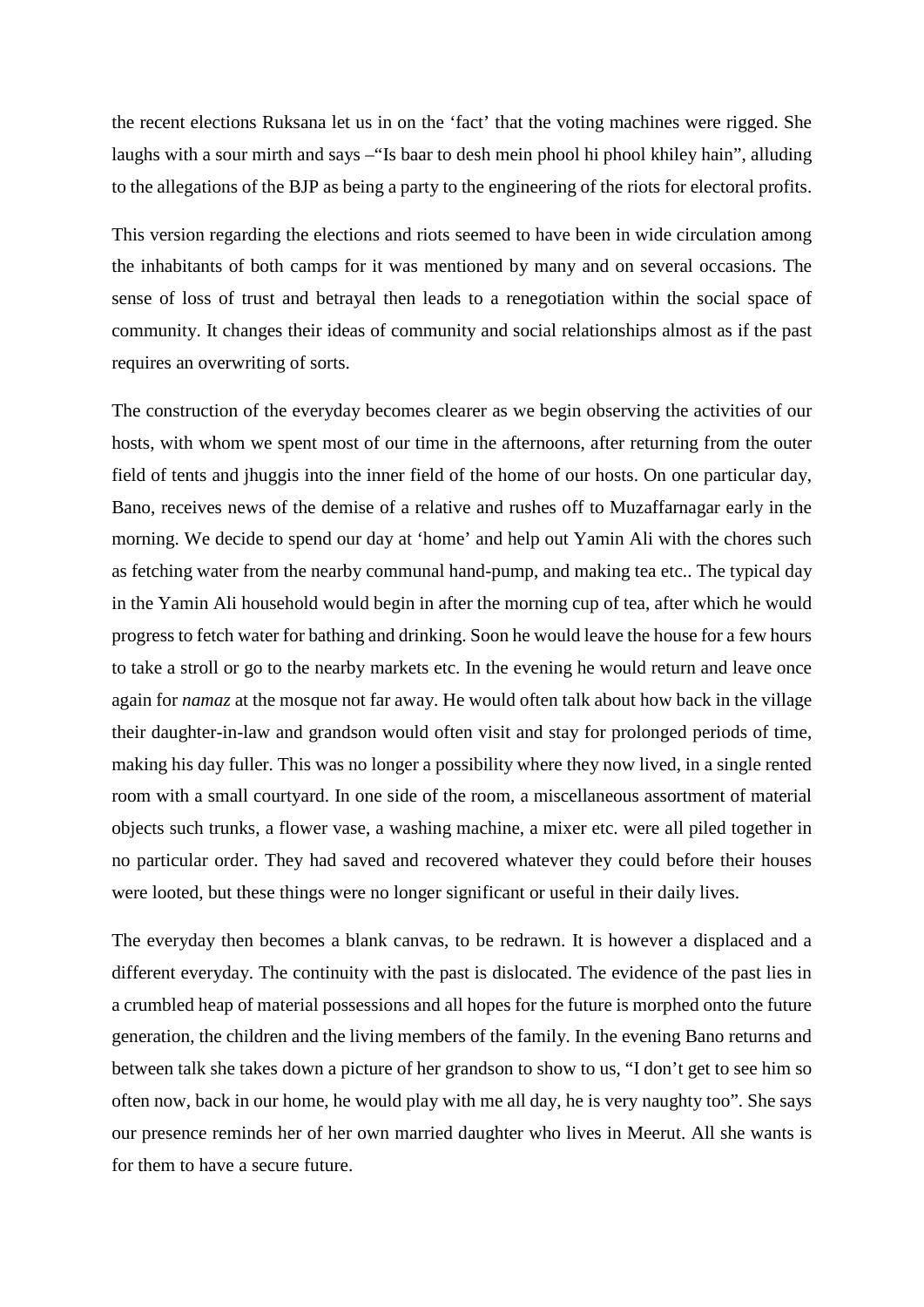Out in the open camps, the altered meaning of the everyday is marked by an absence, of walls and homes, material possessions, jobs, chores. Throughout the period of our fieldwork, we would mostly find the people sitting idly, men and women smoking beedis (rolled tobacco) and contemplating the future. We asked one of our respondents Asgari, what do u do all day?

"We have nothing to do, we old women especially. All we have been left to do is time-pass. Sometimes you people come along, so we talk to you." "We have nowhere to go and nothing to do. All that we do is sit and gaze. It is like our entire lives have been taken away from us."

When asked about future plans they say-

"bekar admi hai hum, hum agey ki kya soche, sochna toh hai apko". (We have been rendered useless. What can we do? It is you who has to think about our future).

Bereft of their homes and possessions, they not only seek justice but also an amount as a compensation for the losses incurred.

"Kuch bhi mil jayein, makaan ban jayein, ab toh humare liye yehi bohot hain") (Whatever we get, atleast a hourse would be welcome.).

Most of the middle aged married women and young daughters get done with the task of cooking early in the morning, for the rest of the day they sit in groups and talk. Where earlier in their homes the women would be busy sending their children off to school or tending after their livestock, it has now been replaced by inactivity. Loss of movement, of mobility is stark in camps; for most parts of the day people would be rooted exactly where they were a several hours ago. It was never too hard to find people we knew at the camps, all one had to do was to walk to the spot where we had met them before.

Furthermore, out in the open, where dust-storms are frequent, resuming the simple task of cooking is also rife with difficulties. On one such stormy evening, as we were sitting with a family while the daughter was cooking on an open fireplace nearby, the wind blew the embers of the wood into huge fire that almost threatened to burn their tarpaulin tents into the ground.

## *Distorted conceptions of time –*

The sense of idleness looming over their lives with also elides into a distorted and disjoint notion of time. We tend to think of time as a linear movement from the here and now to the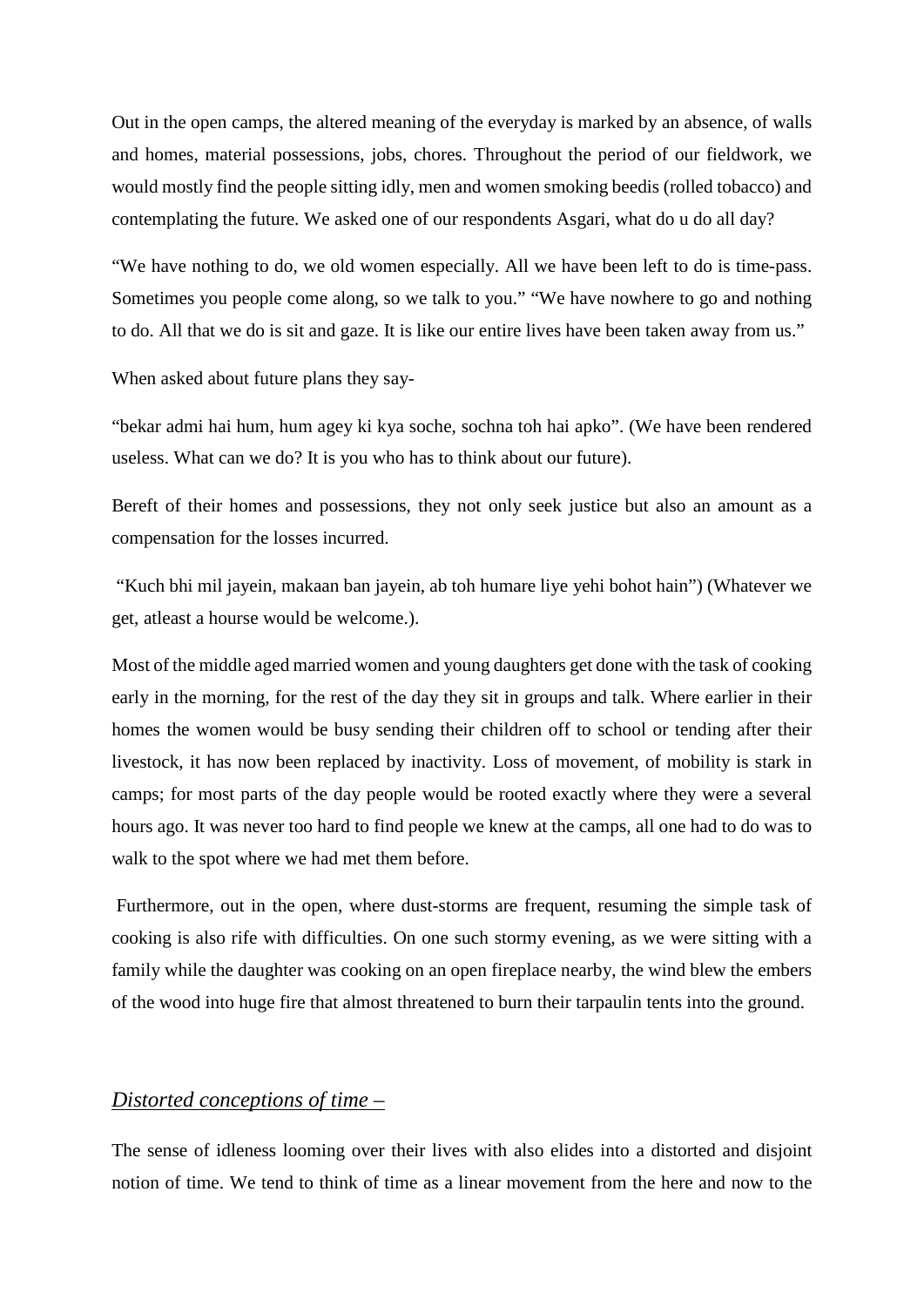then and there. But in the narratives of the victims, a clear disjoint appears between the past, present and the future. The narratives are littered with sharply drawn distinctions between the then and now. The past is referred to with nostalgia, good times, peace etc., and depicted through selective memories of wellbeing and happiness.

Saleem, another mobilizer working in Shahpur, remembers with nostalgia how life back in the village was -

"We had a mango tree, just like this one, right behind our house. During this time of the year when it would bear fruit, we would climb up the trees and pluck mangoes. Sometimes I remember these memories."

Jannati tells us about how the riots have brought nothing but bad fortune to her –

"Back then (before the riots) I could see so clearly, even from a long distance I could spot a child and recognize it; but now, ever since I have come here ( in the camp), I have become blind. Life is terrible here, there is nothing to do. Please help us".

Here again, one discerns an extraction of past events and their projection into the future. The loss of a way of life in the past looms over the present as a bad omen, causing nothing but problems.

On questions about their life at the camps, Asgari's reply was prompt and simple,

"That was home, this is makeshift'. Coming out of the village was compulsion for us. "*hum to daar ke maare bhag aye'.* "Pehle toh sab acha tha (between Jats and Muslims)"

Asgari recounts amicable relations between the Jats and Muslims prior to the riots inspite of the economic difference and dependence that was present there. She narrated that post the riots, fear has been implanted so firmly in the minds of the Muslims that no communication is at all possible. Asgari said that losses are more than that can be put into words.

"*saalon se hum who gaon mein rehrahe the, ab kabhi wapas nehi na sakteh"(we have been there for years, yet we cant go back).*

Reminiscent of the days in their villages, Bhateri and Asgari describe their houses.

They have reached a level of acceptance that there's probably no possibility of returning back to their villages. When asked about future plans they say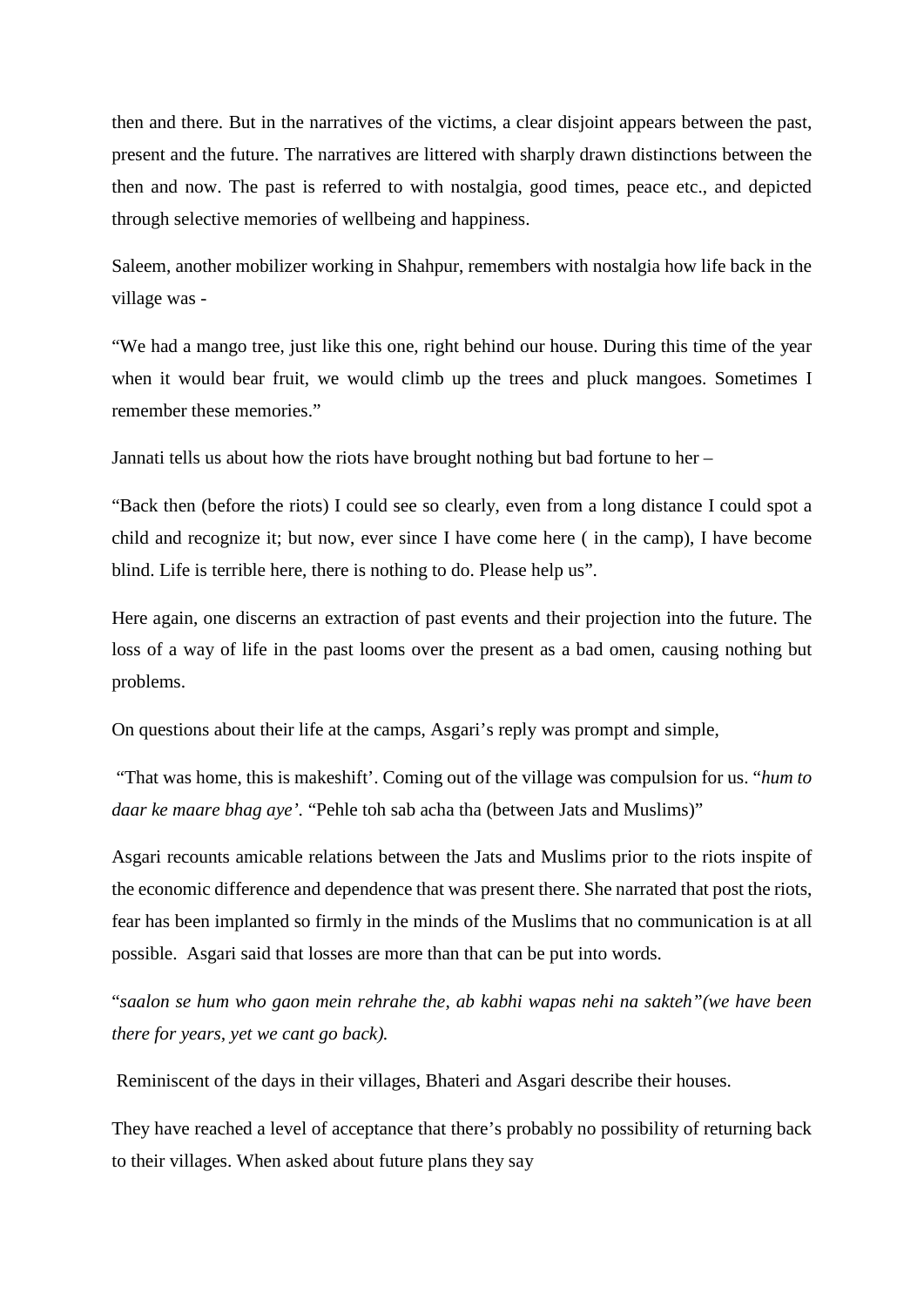'bekar admi hai hu, hum agey ki kya soche, sochna toh hai apko. Bereft of their homes and all possible immovable possesions, they not only seek justice but also an amount as a compensation for the losses incurred.

"Kuch bhi mil jayein, makaan ban jayein, …" (Whatever we get, atleast houses).

A bleak view of the life at the camps is not an exaggeration; however, one can sense in the way of retelling their stories of their lives how they have neatly separated the differences between the past and present, the future continues to remain a source of confusion and worry for many of them, especially those who have lost their homes and are yet to receive compensation.

What comes across through their narratives is the idea of the past not as a fixed ontology of hidden truths which can be recovered by the researcher or the historian; the survivors constantly renegotiated the space between the past, present and the future. Their understanding of the past and their sense of loss is continually coloured by their understanding of the present. The relationship with the Jats before the riots are invariably described by all our respondents as peaceful in contrast to the strained relationship that now exists.

It is interesting to see how such strained relationships between the two communities are now quickly normalized; within a few months after the riots the picture that comes across is one of complete insularity between the Jats and Muslims, as though one did not exist for the other. This separation in time is also witnessed in the separation and segregation of Muslims in space, at the camps.

Gupta mentions that any depiction of the new normal is like the unfolding of a story, that is yet not complete, wounds maybe fresh, victims continue to feel vulnerable. The new normal may still be awkwardly positioned. Even as children start attending school, adults begin finding jobs, the new normal one is approaching is quite unlike the old.

#### *Will you ever return?*

Everybody we had spoken to said no. They will not go back, mostly because they no longer feel safe or welcome. They have nothing to go back to, even if a few of their houses have been spared the disaster. A woman in Bassikalan puts it thus –

"Unhoney hamara masjid ko bhi nahi chora, pura jala dia. Jab us gaon mein hamara din hi nahi raha, toh hum kyu wapas jayein. Ab Allah hi hamein insaf dega." (They did not even spare our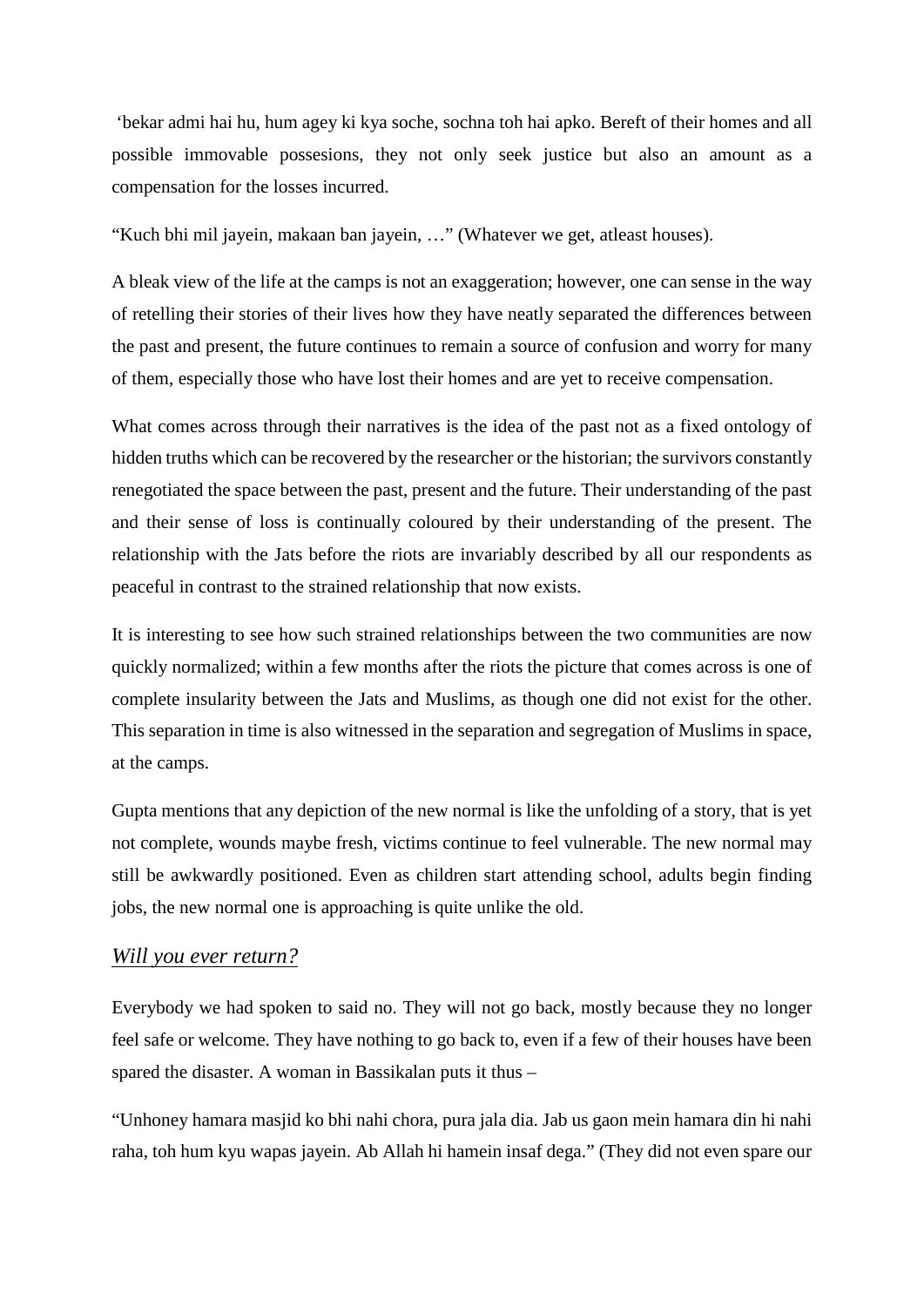mosque, they burnt it all. When there is no place for our God, our religion in the village, why should we go back? Only God will bring us justice now).

For those who have lost members of their family, or witnessed murder, the idea of justice becomes more important than both reparation and reconciliation. "We only want justice", they would say. However, they are also aware that justice is hard to come by in a case where the police itself connived with the perpetrators. They feel their voices are drowning. Thus, they look towards their faith and Allah to keep a count of the injustices they have incurred -

"Allah unhey maaf nahi karega". (God will not forgive them).

# *Acknowledgements*

We are thankful to the sociology department, professor Janaki Abraham, Professor Ashwini Deshpande, for guiding us in our endeavours. We are thankful to all the others who have been directly or indirectly influential in the success of our endeavour.

*Thank You!*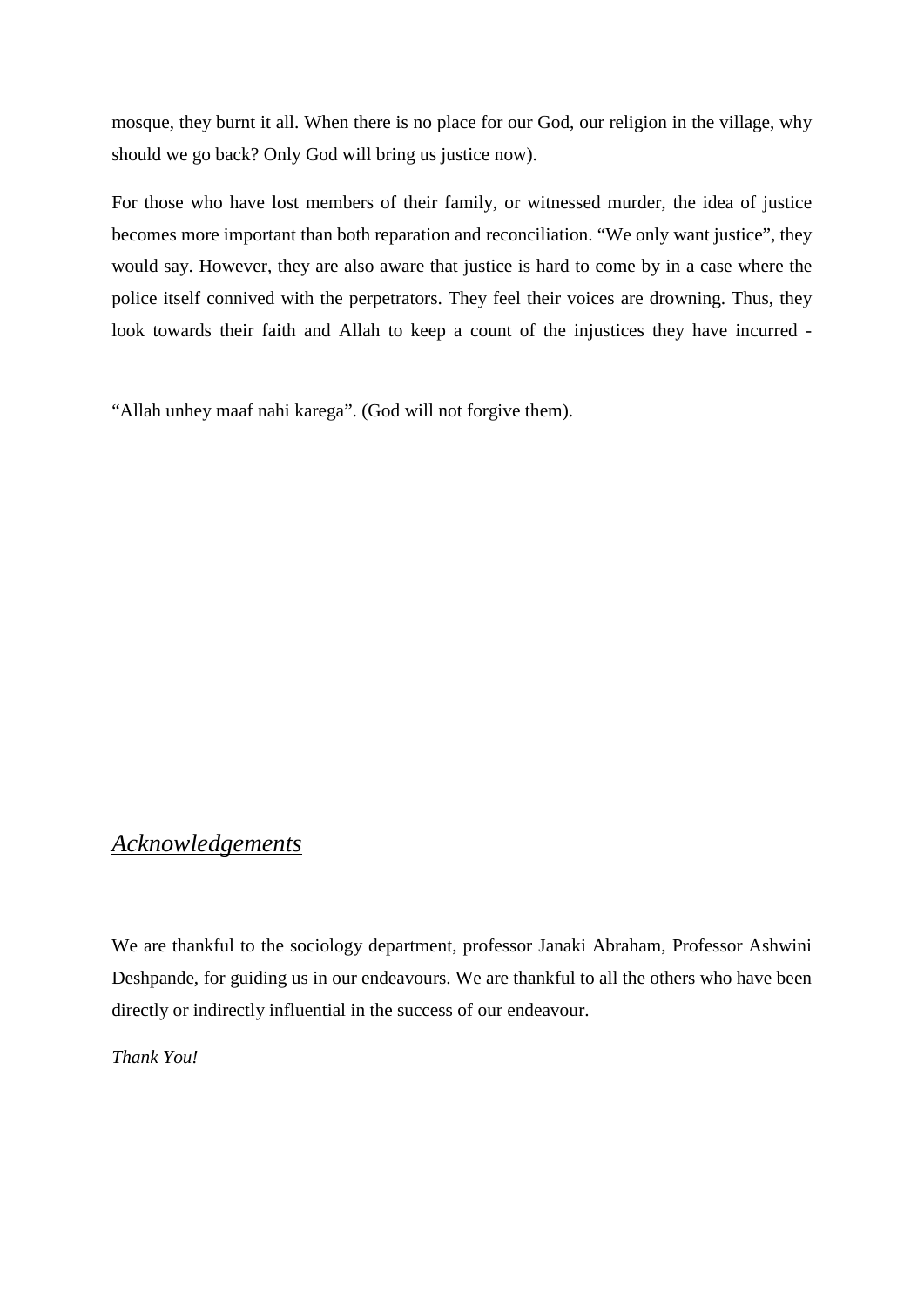References:

- 1. Chatterjee, Roma & Mehta, Deepak. *"Living with Violence – An Anthropology of Events and Everyday Life"*. 2007.Routledge, New Delhi.
- 2. Carsten Janet. Ghosts of Memory: Essays on Remembrance and Relatedness. Wiley-Blackwell,2007.
- 3. Das Veena, et all. , Remaking a world: Violence, Social suffering and Recovery. University of California Press, 2001.